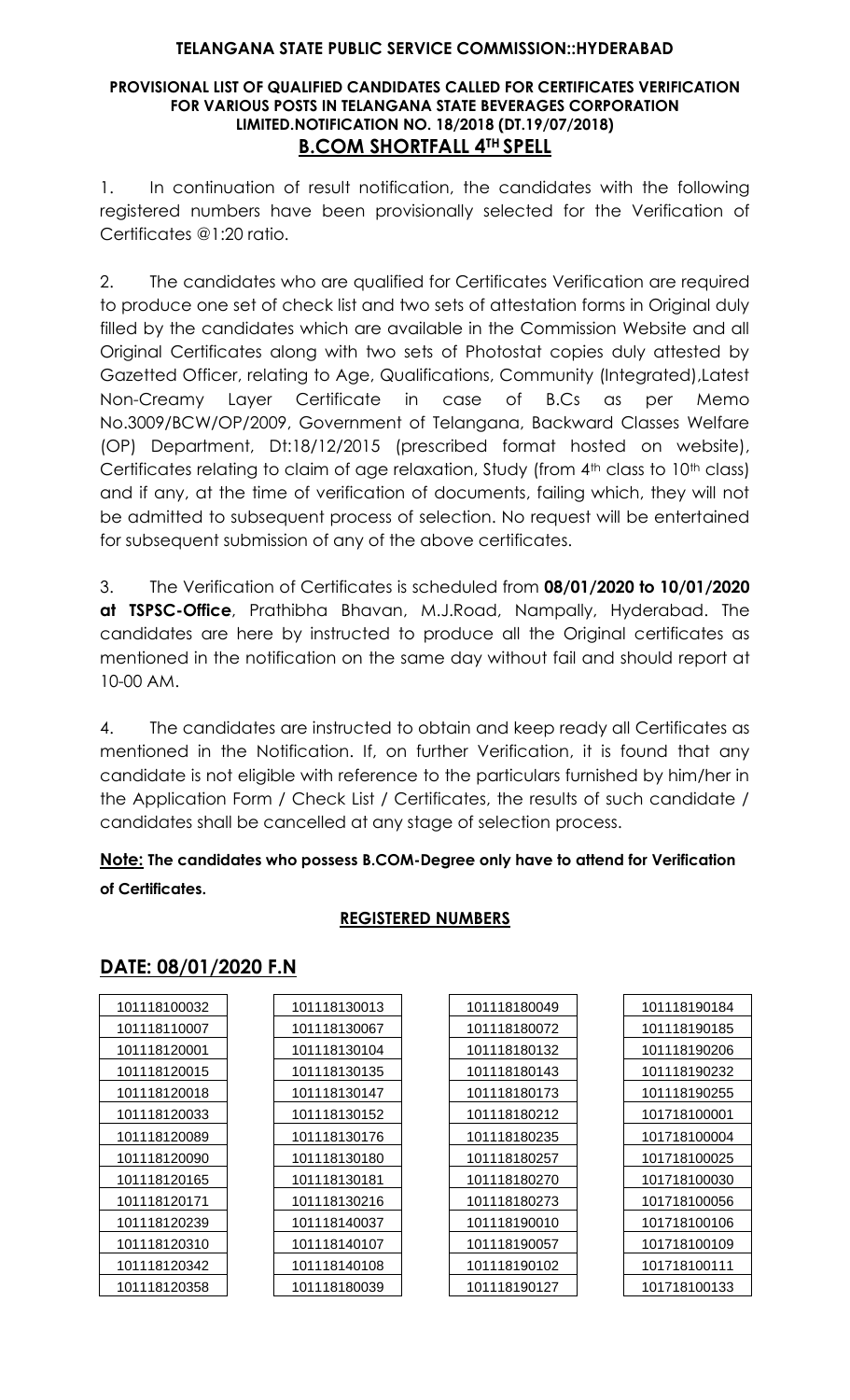#### **PROVISIONAL LIST OF QUALIFIED CANDIDATES CALLED FOR CERTIFICATES VERIFICATION FOR VARIOUS POSTS IN TELANGANA STATE BEVERAGES CORPORATION LIMITED.NOTIFICATION NO. 18/2018 (DT.19/07/2018) B.COM SHORTFALL 4TH SPELL**

| 101718100177 |  |
|--------------|--|
| 101718100183 |  |
| 101718100188 |  |
| 101718100194 |  |
| 101718100211 |  |
| 101718110005 |  |
| 101718110008 |  |
| 101718110022 |  |
| 101718110029 |  |
| 101718110044 |  |
| 101718110064 |  |
| 101718110100 |  |
| 101718110171 |  |
| 101718110185 |  |
| 101718110192 |  |
| 101718110197 |  |
| 101718110204 |  |
| 101718110216 |  |
| 101718110239 |  |
| 101718110242 |  |
| 101718110248 |  |
| 101718110252 |  |
| 101718110274 |  |
| 101718110281 |  |
| 101718110282 |  |
| 101718110290 |  |
| 101718110303 |  |
| 101718110304 |  |
| 101718110320 |  |
| 101718110338 |  |
| 101718110347 |  |
| 101718110354 |  |
| 101718110357 |  |
|              |  |

| 101718110370 |
|--------------|
| 101718110383 |
| 101718120002 |
| 101718120010 |
| 101718120011 |
| 101718120015 |
| 101718120017 |
| 101718120033 |
| 101718120066 |
| 101718120068 |
| 101718120084 |
| 101718120094 |
| 101718120097 |
| 101718120103 |
| 101718120107 |
| 101718120132 |
| 101718120138 |
| 101718120158 |
| 101718120166 |
| 101718120182 |
| 101718120189 |
| 101718120226 |
| 101718120239 |
| 101718120256 |
| 101718120307 |
| 101718120310 |
| 101718120312 |
| 101718120393 |
| 101718120407 |
| 101718120422 |
| 101718120436 |
| 101718120439 |
| 101718120450 |

| 101718120473 |
|--------------|
| 101718120496 |
| 101718120502 |
| 101718120508 |
| 101718120518 |
| 101718120519 |
| 101718120551 |
| 101718120556 |
| 101718120564 |
| 101718120568 |
| 101718120592 |
| 101718120601 |
| 101718120628 |
| 101718120640 |
| 101718120650 |
| 101718120655 |
| 101718120664 |
| 101718120667 |
| 101718130011 |
| 101718130023 |
| 101718130024 |
| 101718130026 |
| 101718130029 |
| 101718130060 |
| 101718130073 |
| 101718130088 |
| 101718130092 |
| 101718130158 |
| 101718130173 |
| 101718130217 |
| 101718130230 |
| 101718130243 |
| 101718130261 |

| 101718130285 |
|--------------|
| 101718130286 |
| 101718130322 |
| 101718130340 |
| 101718130408 |
| 101718130437 |
| 101718130469 |
| 101718130470 |
| 101718130472 |
| 101718130481 |
| 101718130494 |
| 101718130504 |
| 101718130506 |
| 101718130513 |
| 101718130538 |
| 101718130553 |
| 101718130566 |
| 101718130605 |
| 101718130620 |
| 101718130625 |
| 101718130627 |
| 101718130631 |
| 101718130667 |
| 101718130670 |
| 101718130675 |
| 101718130681 |
| 101718130686 |
| 101718130693 |
| 101718130698 |
|              |

# **DATE: 08/01/2020 A.N**

| 101718130702 | 101718140353 |
|--------------|--------------|
| 101718140035 | 101718140369 |
| 101718140044 | 101718140372 |
| 101718140103 | 101718140378 |
| 101718140170 | 101718140405 |
| 101718140203 | 101718140406 |
| 101718140209 | 101718140417 |
| 101718140216 | 101718140422 |
| 101718140226 | 101718150003 |
| 101718140247 | 101718150006 |
| 101718140250 | 101718150015 |
| 101718140277 | 101718150023 |
| 101718140308 | 101718150031 |
| 101718140319 | 101718150035 |
| 101718140331 | 101718150044 |
| 101718140351 | 101718150051 |

| 101718150054 |  |
|--------------|--|
| 101718150063 |  |
| 101718150071 |  |
| 101718150102 |  |
| 101718150104 |  |
| 101718150116 |  |
| 101718150118 |  |
| 101718150142 |  |
| 101718150149 |  |
| 101718150185 |  |
| 101718150199 |  |
| 101718150207 |  |
| 101718150221 |  |
| 101718150237 |  |
| 101718150245 |  |
| 101718150265 |  |

| 101718150274 |
|--------------|
| 101718150279 |
| 101718150281 |
| 101718150292 |
| 101718150298 |
| 101718150304 |
| 101718150314 |
| 101718150317 |
| 101718150318 |
| 101718150321 |
| 101718150332 |
| 101718150334 |
| 101718150337 |
| 101718150341 |
| 101718150344 |
| 101718150381 |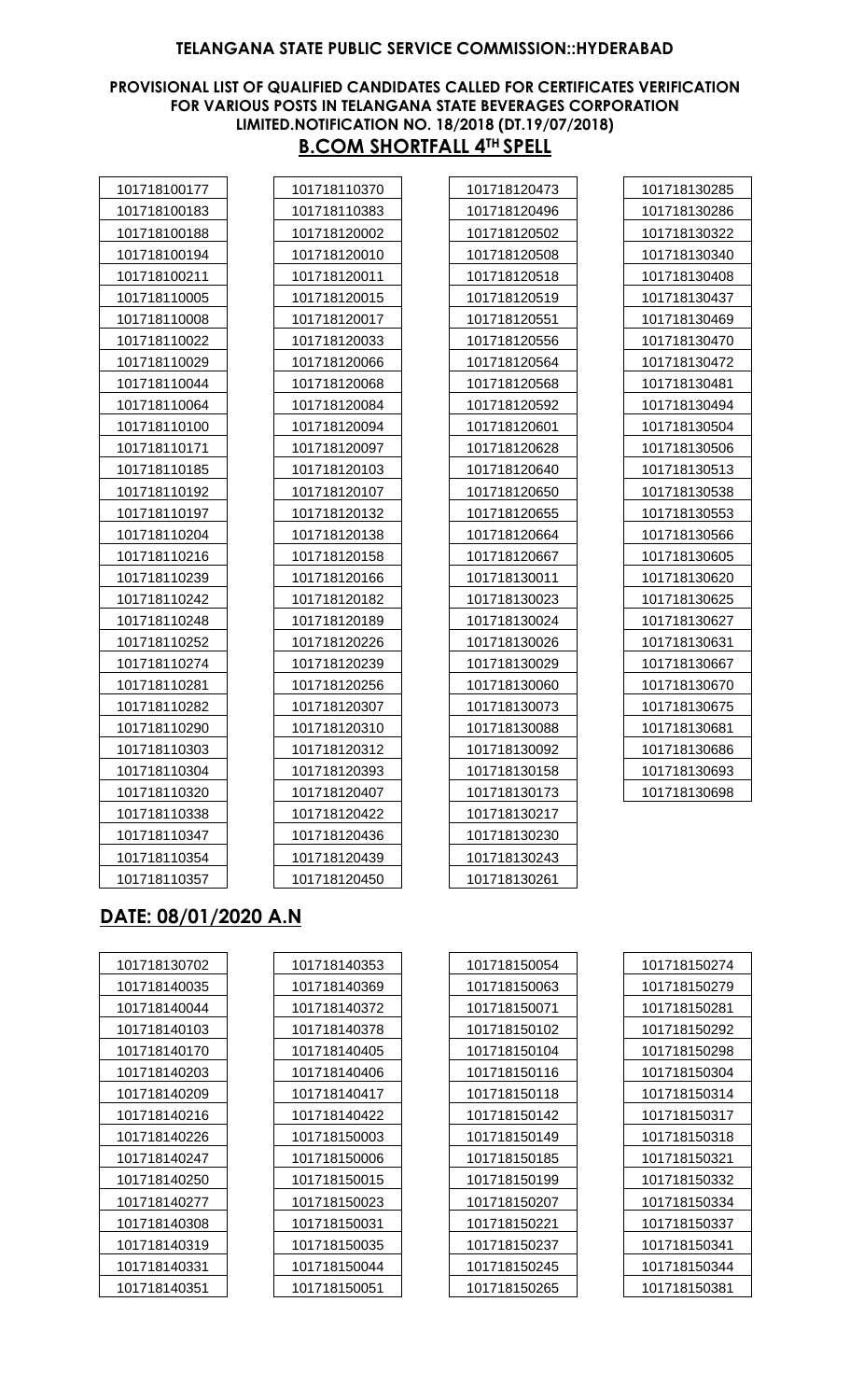#### **PROVISIONAL LIST OF QUALIFIED CANDIDATES CALLED FOR CERTIFICATES VERIFICATION FOR VARIOUS POSTS IN TELANGANA STATE BEVERAGES CORPORATION LIMITED.NOTIFICATION NO. 18/2018 (DT.19/07/2018) B.COM SHORTFALL 4TH SPELL**

| 101718150397 |  |
|--------------|--|
| 101718150404 |  |
| 101718150418 |  |
| 101718150420 |  |
| 101718150423 |  |
| 101718150424 |  |
| 101718150429 |  |
| 101718150431 |  |
| 101718160002 |  |
| 101718160027 |  |
| 101718160040 |  |
| 101718160059 |  |
| 101718160113 |  |
| 101718160122 |  |
| 101718160126 |  |
| 101718160129 |  |
| 101718160133 |  |
| 101718160154 |  |
| 101718160166 |  |
| 101718160181 |  |
| 101718160192 |  |
| 101718160197 |  |
| 101718160207 |  |
| 101718160209 |  |
| 101718160238 |  |
| 101718160240 |  |
| 101718160259 |  |
| 101718160282 |  |
| 101718160299 |  |
| 101718160301 |  |

| 10171816 <u>0302</u> |
|----------------------|
| 101718160303         |
| 101718160304         |
| 101718160310         |
| 101718160332         |
| 101718160344         |
| 101718160353         |
| 101718160363         |
| 101718160365         |
| 101718160372         |
| 101718160385         |
| 101718160415         |
| 101718170001         |
| 101718170004         |
| 101718170005         |
| 101718170014         |
| 101718170023         |
| 101718170030         |
| 101718170062         |
| 101718170067         |
| 101718170071         |
| 101718170086         |
| 101718170088         |
| 101718170121         |
| 101718170150         |
| 101718170151         |
| 101718170154         |
| 101718170190         |
| 101718170191         |
| 101718170194         |

| 101718170196 |
|--------------|
| 101718170221 |
| 101718180016 |
| 101718180029 |
| 101718180048 |
| 101718180049 |
| 101718180059 |
| 101718180093 |
| 101718180106 |
| 101718180139 |
| 101718180155 |
| 101718180165 |
| 101718180169 |
| 101718180185 |
| 101718180186 |
| 101718180189 |
| 101718180195 |
| 101718180196 |
| 101718180204 |
| 101718180207 |
| 101718180218 |
| 101718180228 |
| 101718180231 |
| 101718180232 |
| 101718180234 |
| 101718180235 |
| 101718180238 |
| 101718180241 |
| 101718180266 |
| 101718180268 |

| 101718180288 |
|--------------|
| 101718180327 |
| 101718180331 |
| 101718180332 |
| 101718180343 |
| 101718180348 |
| 101718180351 |
| 101718180357 |
| 101718180385 |
| 101718180399 |
| 101718180403 |
| 101718180407 |
| 101718180413 |
| 101718180416 |
| 101718180421 |
| 101718180437 |
| 101718180448 |
| 101718180453 |
| 101718180461 |
| 101718180472 |
| 101718180493 |
| 101718180505 |
| 101718180519 |
| 101718180521 |
| 101718180538 |
| 101718180567 |
| 101718180572 |
| 101718180581 |
| 101718180593 |
|              |

# **DATE: 09/01/2020 F.N**

| 101718180615 | 101718180841 | 101718181122 | 101718181401 |
|--------------|--------------|--------------|--------------|
| 101718180619 | 101718180854 | 101718181123 | 101718181409 |
| 101718180636 | 101718180871 | 101718181143 | 101718181416 |
| 101718180649 | 101718180873 | 101718181147 | 101718181430 |
| 101718180681 | 101718180909 | 101718181157 | 101718181443 |
| 101718180684 | 101718180911 | 101718181174 | 101718181459 |
| 101718180685 | 101718180936 | 101718181213 | 101718181487 |
| 101718180701 | 101718180943 | 101718181221 | 101718181496 |
| 101718180708 | 101718180969 | 101718181232 | 101718181511 |
| 101718180712 | 101718180983 | 101718181236 | 101718181522 |
| 101718180715 | 101718180988 | 101718181256 | 101718181538 |
| 101718180718 | 101718181003 | 101718181277 | 101718181544 |
| 101718180731 | 101718181017 | 101718181283 | 101718181554 |
| 101718180758 | 101718181018 | 101718181306 | 101718181571 |
| 101718180759 | 101718181043 | 101718181333 | 101718181579 |
| 101718180776 | 101718181049 | 101718181382 | 101718181643 |
| 101718180792 | 101718181067 | 101718181389 | 101718181649 |
| 101718180819 | 101718181068 | 101718181392 | 101718181660 |
| 101718180835 | 101718181101 | 101718181400 | 101718181663 |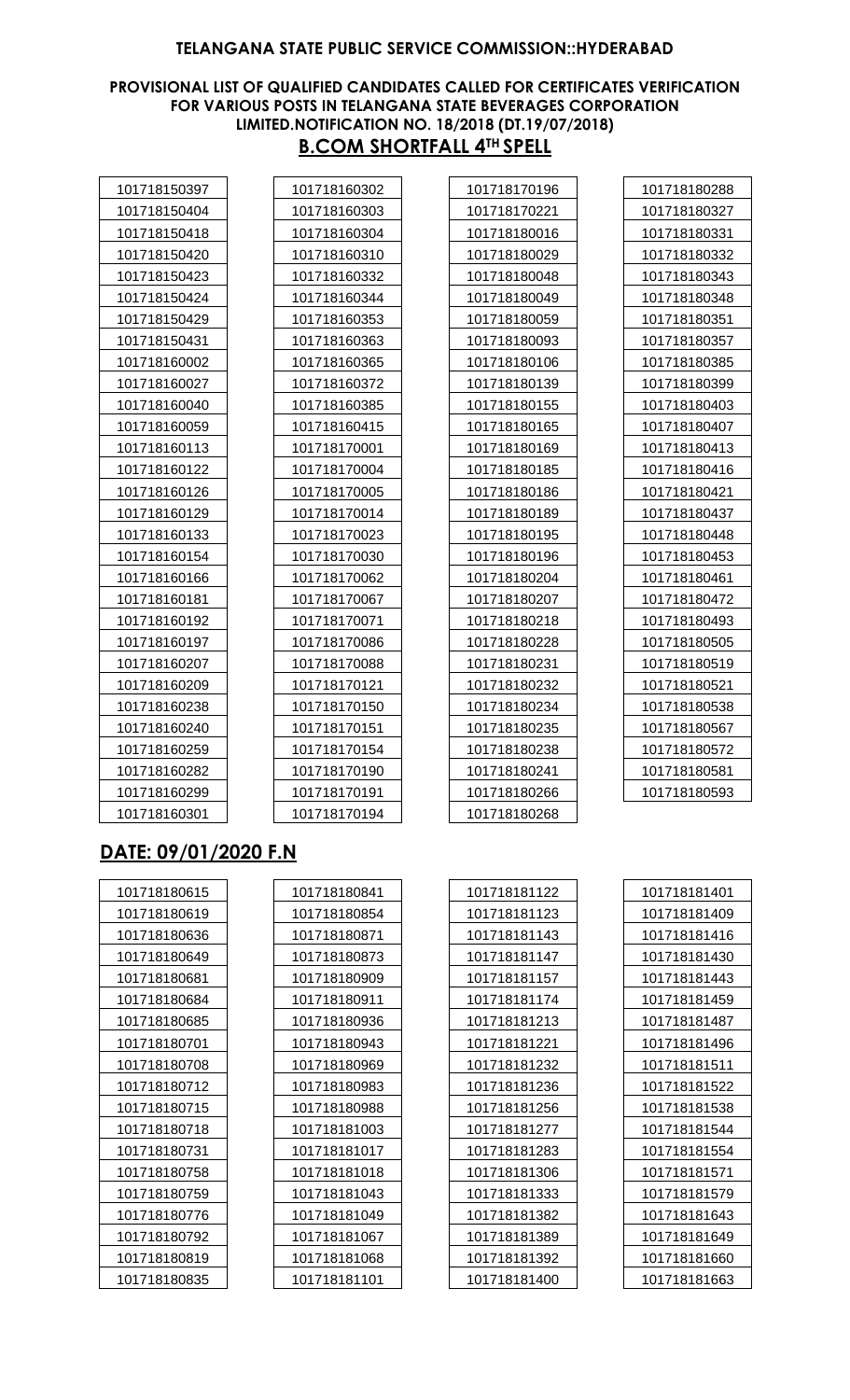#### **PROVISIONAL LIST OF QUALIFIED CANDIDATES CALLED FOR CERTIFICATES VERIFICATION FOR VARIOUS POSTS IN TELANGANA STATE BEVERAGES CORPORATION LIMITED.NOTIFICATION NO. 18/2018 (DT.19/07/2018) B.COM SHORTFALL 4TH SPELL**

| 101718181666 |  |
|--------------|--|
| 101718181671 |  |
| 101718181701 |  |
| 101718181708 |  |
| 101718181710 |  |
| 101718181720 |  |
| 101718181729 |  |
| 101718181740 |  |
| 101718181743 |  |
| 101718181747 |  |
| 101718181749 |  |
| 101718181760 |  |
| 101718181761 |  |
| 101718181778 |  |
| 101718181785 |  |
| 101718181802 |  |
| 101718181821 |  |
| 101718181824 |  |
| 101718181830 |  |
| 101718181848 |  |
| 101718181871 |  |
| 101718181890 |  |
| 101718181892 |  |
| 101718181902 |  |
| 101718181923 |  |
| 101718181952 |  |
| 101718181989 |  |

| 101718182008 |
|--------------|
| 101718182036 |
| 101718182040 |
| 101718182056 |
| 101718182069 |
| 101718182070 |
| 101718182074 |
| 101718182081 |
| 101718182093 |
| 101718182108 |
| 101718182139 |
| 101718182141 |
| 101718182142 |
| 101718182163 |
| 101718182169 |
| 101718182186 |
| 101718182188 |
| 101718182190 |
| 101718182205 |
| 101718182206 |
| 101718182213 |
| 101718182225 |
| 101718182234 |
| 101718182246 |
| 101718182298 |
| 101718182310 |
| 101718182346 |

| 101718182349 |
|--------------|
| 101718182362 |
| 101718182373 |
| 101718182375 |
| 101718182394 |
| 101718182435 |
| 101718182438 |
| 101718182446 |
| 101718182449 |
| 101718182461 |
| 101718182465 |
| 101718182467 |
| 101718182488 |
| 101718182502 |
| 101718182512 |
| 101718182522 |
| 101718182531 |
| 101718182541 |
| 101718182575 |
| 101718182583 |
| 101718182584 |
| 101718182620 |
| 101718182628 |
| 101718182635 |
| 101718182636 |
| 101718182662 |
| 101718182679 |
|              |

| 101718182707 |
|--------------|
| 101718182716 |
| 101718182719 |
| 101718182753 |
| 101718182779 |
| 101718182792 |
| 101718182795 |
| 101718182797 |
| 101718182803 |
| 101718182807 |
| 101718182825 |
| 101718182829 |
| 101718182850 |
| 101718182856 |
| 101718182917 |
| 101718182936 |
| 101718182951 |
| 101718182954 |
| 101718182962 |
| 101718182974 |
| 101718183018 |
| 101718183020 |
| 101718183024 |
| 101718183055 |
| 101718183056 |
| 101718183068 |
|              |

# **DATE: 09/01/2020 A.N**

| 101718183071 |  |
|--------------|--|
| 101718183087 |  |
| 101718183091 |  |
| 101718183100 |  |
| 101718183102 |  |
| 101718183120 |  |
| 101718183133 |  |
| 101718183138 |  |
| 101718183145 |  |
| 101718183154 |  |
| 101718183155 |  |
| 101718183166 |  |
| 101718183168 |  |
| 101718183172 |  |
| 101718183187 |  |
| 101718183189 |  |
| 101718183191 |  |
| 101718183207 |  |
| 101718183216 |  |
| 101718183217 |  |
| 101718183221 |  |
| 101718183238 |  |

| 101718183249 |  |
|--------------|--|
| 101718183267 |  |
| 101718183284 |  |
| 101718183285 |  |
| 101718190002 |  |
| 101718190045 |  |
| 101718190065 |  |
| 101718190068 |  |
| 101718190070 |  |
| 101718190078 |  |
| 101718190090 |  |
| 101718190099 |  |
| 101718190100 |  |
| 101718190111 |  |
| 101718190133 |  |
| 101718190158 |  |
| 101718190168 |  |
| 101718190183 |  |
| 101718190194 |  |
| 101718190232 |  |
| 101718190249 |  |
| 101718190252 |  |

| 101718190253 |
|--------------|
| 101718190260 |
| 101718190264 |
| 101718190265 |
| 101718190276 |
| 101718190285 |
| 101718190286 |
| 101718190287 |
| 101718190291 |
| 101718190296 |
| 101718190304 |
| 101718190310 |
| 101718190313 |
| 101718190316 |
| 101718190318 |
| 101718190323 |
| 101718190325 |
| 101718190326 |
| 101718190330 |
| 101718190338 |
| 101718190344 |
| 101718190368 |

| 101718190373 |
|--------------|
| 101718190392 |
| 101718190398 |
| 101718190424 |
| 101718190429 |
| 101718190433 |
| 101718190449 |
| 101718190451 |
| 101718190471 |
| 101718190475 |
| 101718190481 |
| 101718190482 |
| 101718190490 |
| 101718190493 |
| 101718190510 |
| 101718190537 |
| 101718190545 |
| 101718190549 |
| 101718190583 |
| 101718190587 |
| 101718190615 |
| 101718190636 |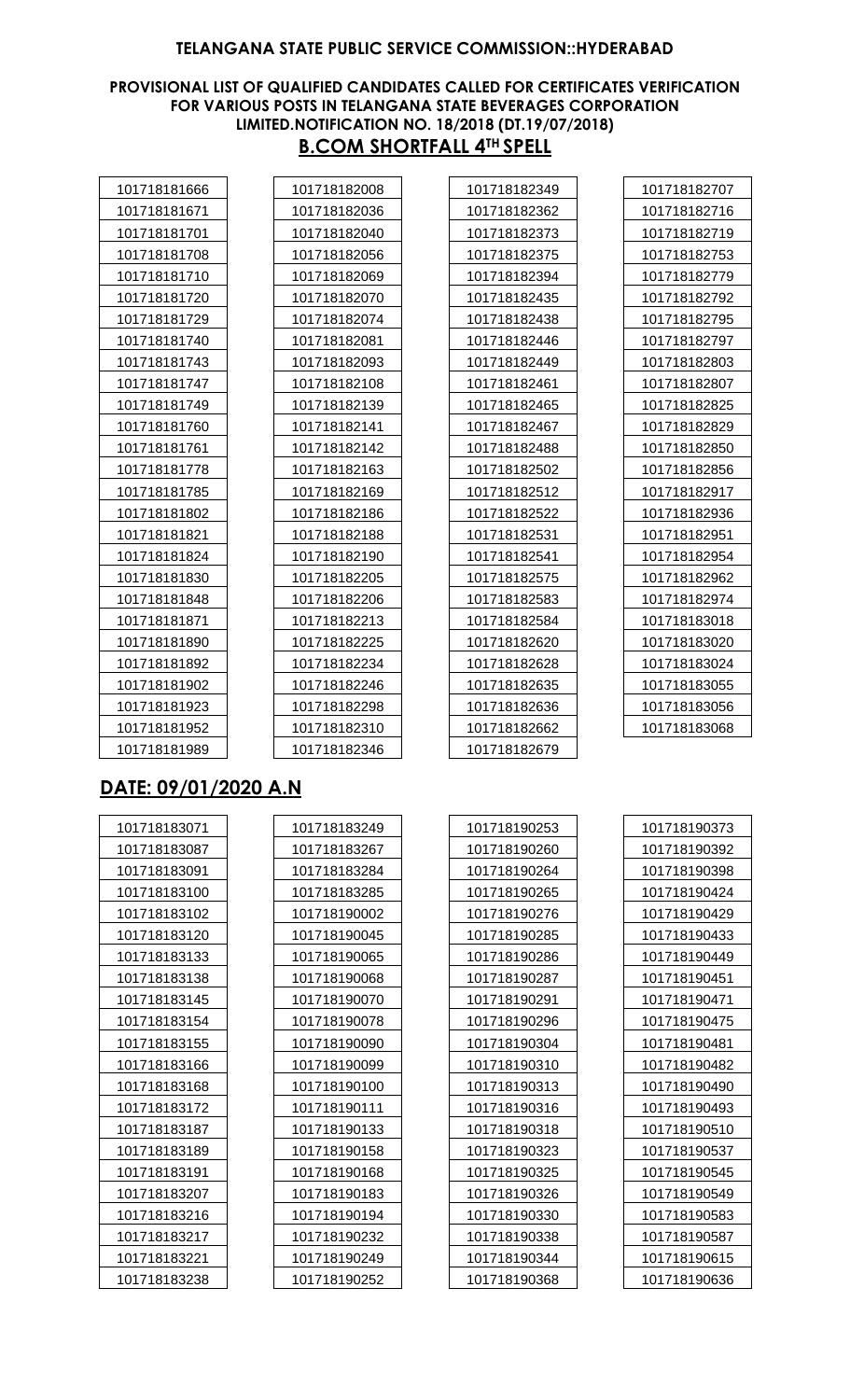#### **PROVISIONAL LIST OF QUALIFIED CANDIDATES CALLED FOR CERTIFICATES VERIFICATION FOR VARIOUS POSTS IN TELANGANA STATE BEVERAGES CORPORATION LIMITED.NOTIFICATION NO. 18/2018 (DT.19/07/2018) B.COM SHORTFALL 4TH SPELL**

| 101718190645 |
|--------------|
| 101718190652 |
| 101718190655 |
| 101718190659 |
| 101718190665 |
| 101718190666 |
| 101718190670 |
| 101718190676 |
| 101718190677 |
| 101718190678 |
| 101718190694 |
| 101718190703 |
| 101718190716 |
| 101718190732 |
| 101718190737 |
| 101718190744 |
| 101718190769 |
| 101718190770 |
| 101718190785 |
| 101718190806 |
| 101718190811 |
| 101718190827 |
| 101718190865 |
| 101718190882 |
|              |

| 101718190883 |  |
|--------------|--|
| 101718190888 |  |
| 101718190893 |  |
| 101718190900 |  |
| 101718190905 |  |
| 101718190914 |  |
| 101718190936 |  |
| 101718190947 |  |
| 101718190952 |  |
| 101718190953 |  |
| 101718190969 |  |
| 101718190971 |  |
| 101718190974 |  |
| 101718190975 |  |
| 101718190977 |  |
| 101718190986 |  |
| 101718191031 |  |
| 101718191032 |  |
| 101718191035 |  |
| 101718191039 |  |
| 101718191048 |  |
| 101718191049 |  |
| 101718191065 |  |
| 101718191106 |  |

| 101718191116 |
|--------------|
| 101718191124 |
| 101718191149 |
| 101718191158 |
| 101718191163 |
| 101718191180 |
| 101718191191 |
| 101718191192 |
| 101718191197 |
| 101718191204 |
| 101718191205 |
| 101718191209 |
| 101718191248 |
| 101718191249 |
| 101718191262 |
| 101718191274 |
| 101718191278 |
| 101718191288 |
| 101718191328 |
| 101718191332 |
| 101718191334 |
| 101718191338 |
| 101718191353 |
| 101718191362 |
|              |

| 101718191376 |
|--------------|
| 101718191386 |
| 101718191400 |
| 101718191412 |
| 101718191417 |
| 101718191423 |
| 101718191430 |
| 101718191431 |
| 101718191434 |
| 101718191441 |
| 101718191447 |
| 101718191456 |
| 101718191468 |
| 101718191473 |
| 101718191484 |
| 101718191491 |
| 101718191493 |
| 101718191504 |
| 101718191507 |
| 101718191555 |
| 101718191586 |
| 101718191624 |
| 101718191631 |
|              |

# **DATE: 10/01/2020 F.N**

| 101718191644 | 101718192043 |
|--------------|--------------|
| 101718191645 | 101718192045 |
| 101718191670 | 101718192053 |
| 101718191681 | 101718192060 |
| 101718191695 | 101718192062 |
| 101718191722 | 101718192088 |
| 101718191724 | 101718192092 |
| 101718191760 | 101718192112 |
| 101718191775 | 101718192116 |
| 101718191782 | 101718192125 |
| 101718191789 | 101718192127 |
| 101718191812 | 101718192133 |
| 101718191821 | 101718192141 |
| 101718191827 | 101718192152 |
| 101718191862 | 101718192155 |
| 101718191888 | 101718192164 |
| 101718191889 | 101718192170 |
| 101718191916 | 101718192184 |
| 101718191935 | 101718192191 |
| 101718191951 | 101718192200 |
| 101718191978 | 101718192214 |
| 101718191999 | 101718192220 |
| 101718192001 | 101718192268 |
| 101718192011 | 101718192272 |
| 101718192039 | 101810000037 |

| 101810000061 |
|--------------|
| 101810000090 |
| 101812000051 |
| 101812000073 |
| 101812000084 |
| 101812000145 |
| 101812000152 |
| 101812000176 |
| 101812000254 |
| 101812000266 |
| 101812000327 |
| 101812000380 |
| 101813000133 |
| 101813000166 |
| 101813000173 |
| 101813000206 |
| 101813000240 |
| 101813000257 |
| 101813000267 |
| 101813000310 |
| 101813000312 |
| 101813000344 |
| 101813000356 |
| 101813000359 |
| 101814000025 |

| 101814000082 |
|--------------|
| 101814000084 |
| 101814000115 |
| 101814000119 |
| 101814000128 |
| 101814000142 |
| 101814000147 |
| 101814000160 |
| 101815000012 |
| 101815000018 |
| 101815000019 |
| 101815000031 |
| 101817000049 |
| 101817000051 |
| 101818000087 |
| 101818000104 |
| 101818000105 |
| 101818000123 |
| 101818000133 |
| 101818000139 |
| 101818000155 |
| 101818000180 |
| 101818000196 |
| 101818000208 |
| 101818000219 |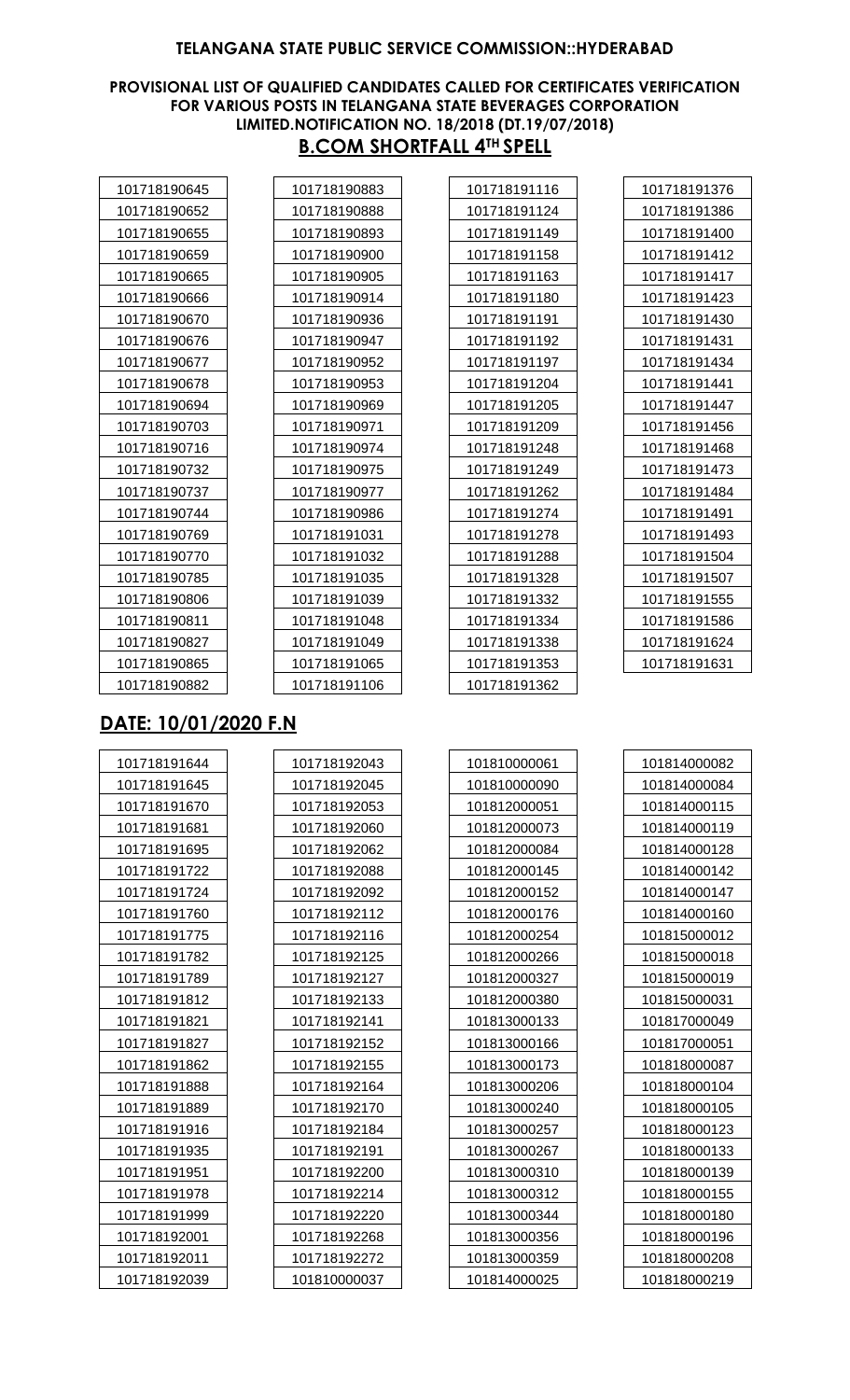#### **PROVISIONAL LIST OF QUALIFIED CANDIDATES CALLED FOR CERTIFICATES VERIFICATION FOR VARIOUS POSTS IN TELANGANA STATE BEVERAGES CORPORATION LIMITED.NOTIFICATION NO. 18/2018 (DT.19/07/2018) B.COM SHORTFALL 4TH SPELL**

| 101818000235 |
|--------------|
| 101818000294 |
| 101818000317 |
| 101818000354 |
| 101818000360 |
| 101818000378 |
| 101818000406 |
| 101818000426 |
| 101818000441 |
| 101818000471 |
| 101818000512 |
| 101818000524 |
| 101818000539 |
| 101818000541 |
| 101819000006 |
| 101819000042 |
| 101819000049 |
| 101819000052 |
| 101819000080 |
| 101819000131 |
| 101819000154 |
|              |

| 101819000193 |
|--------------|
| 101819000202 |
| 101819000207 |
| 101819000221 |
| 101819000222 |
| 101819000228 |
| 101819000235 |
| 101819000275 |
| 101819000276 |
| 101819000311 |
| 101819000315 |
| 101819000345 |
| 101819000348 |
| 101819000349 |
| 101819000368 |
| 101819000398 |
| 101819000402 |
| 111718130028 |
| 111718180243 |
| 111718180250 |
| 111812000025 |

| 111818000089 |
|--------------|
| 111818000132 |
| 123410000050 |
| 123410000070 |
| 123410000072 |
| 123410000076 |
| 123410000125 |
| 123411000013 |
| 123411000030 |
| 123411000031 |
| 123411000162 |
| 123411000194 |
| 123412000049 |
| 123412000139 |
| 123412000147 |
| 123412000172 |
| 123412000183 |
| 123412000216 |
| 123412000223 |
| 123412000251 |
| 123412000281 |
|              |

| 123412000307 |
|--------------|
| 123412000314 |
| 123412000342 |
| 123412000348 |
| 123412000391 |
| 123412000427 |
| 123412000492 |
| 123412000495 |
| 123413000004 |
| 123413000011 |
| 123413000029 |
| 123413000034 |
| 123413000064 |
| 123413000098 |
| 123413000131 |
| 123413000149 |
| 123413000260 |
| 123413000269 |
| 123413000277 |
| 123413000295 |
|              |

# **DATE: 10/01/2020 A.N**

| 123413000300 |  |
|--------------|--|
| 123413000326 |  |
| 123413000339 |  |
| 123413000361 |  |
| 123413000370 |  |
| 123413000388 |  |
| 123413000402 |  |
| 123413000419 |  |
| 123414000014 |  |
| 123414000054 |  |
| 123414000065 |  |
| 123414000083 |  |
| 123414000092 |  |
| 123414000115 |  |
| 123414000128 |  |
| 123414000166 |  |
| 123414000181 |  |
| 123414000248 |  |
| 123415000021 |  |
| 123415000094 |  |
| 123415000116 |  |
| 123415000136 |  |
| 123415000157 |  |
| 123415000196 |  |
| 123416000001 |  |
| 123416000050 |  |
| 123416000057 |  |
| 123416000062 |  |

| 123416000082 |
|--------------|
| 123416000099 |
| 123416000184 |
| 123418000036 |
| 123418000055 |
| 123418000082 |
| 123418000121 |
| 123418000165 |
| 123418000254 |
| 123418000255 |
| 123418000299 |
| 123418000352 |
| 123418000376 |
| 123418000388 |
| 123418000477 |
| 123418000514 |
| 123418000562 |
| 123418000599 |
| 123418000695 |
| 123418000713 |
| 123418000720 |
| 123418000722 |
| 123418000742 |
| 123418000744 |
| 123418000790 |
| 123418000817 |
| 123418000823 |
| 123418000857 |

| 123418000899 |
|--------------|
| 123418000988 |
| 123418001064 |
| 123418001125 |
| 123418001162 |
| 123418001202 |
| 123418001255 |
| 123418001271 |
| 123418001288 |
| 123418001292 |
| 123418001293 |
| 123418001322 |
| 123418001328 |
| 123418001343 |
| 123418001412 |
| 123418001414 |
| 123418001426 |
| 123418001433 |
| 123418001435 |
| 123418001498 |
| 123418001523 |
| 123418001526 |
| 123418001537 |
| 123418001547 |
| 123418001562 |
| 123418001581 |
| 123418001592 |
| 123418001596 |

| 123418001676 |
|--------------|
| 123418001679 |
| 123418001688 |
| 123418001756 |
| 123418001783 |
| 123418001817 |
| 123419000006 |
| 123419000031 |
| 123419000057 |
| 123419000090 |
| 123419000102 |
| 123419000160 |
| 123419000300 |
| 123419000344 |
| 123419000372 |
| 123419000395 |
| 123419000423 |
| 123419000458 |
| 123419000473 |
| 123419000476 |
| 123419000491 |
| 123419000604 |
| 123419000606 |
| 123419000614 |
| 123419000680 |
| 123419000707 |
| 123419000719 |
| 123419000749 |